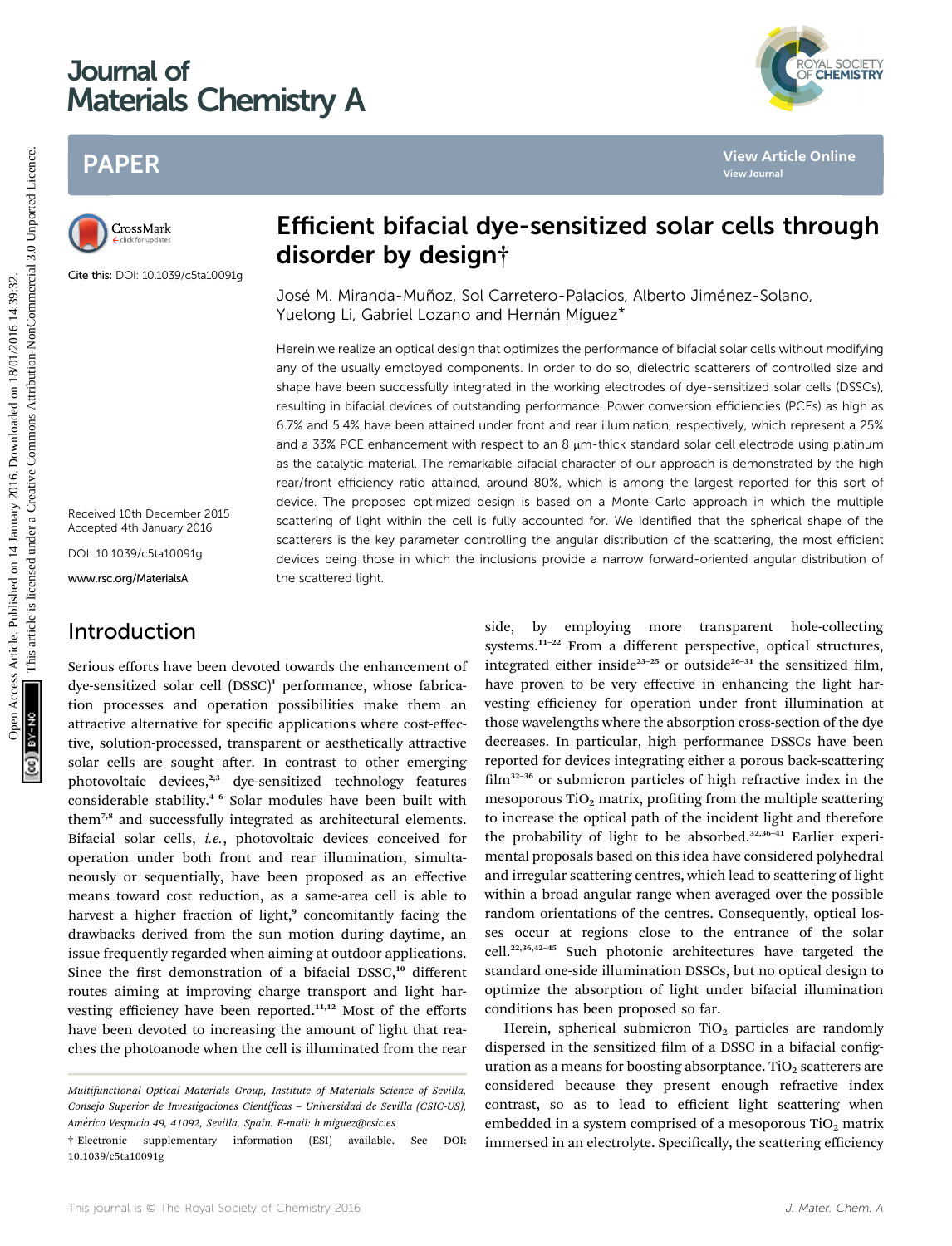and the angular distribution of the light scattered by the individual nanoparticles can be accurately controlled through their dimension and shape. The integration of  $TiO<sub>2</sub>$  scattering centres is performed according to a design obtained from an accurate theoretical model that serves as a precise guide for the experiments. We demonstrate that a careful choice of the size of the  $TiO<sub>2</sub>$  inclusions within the sensitized film together with an appropriate particle number density  $(f_V^r)$ , that is, the ratio of the total volume occupied by the scattering centres to the total volume of the active layer) enable optimized DSSCs. In this way, light harvesting, and hence the performance of devices, is enhanced irrespective of the illumination side. We achieved PCE values as high as 6.7% for front illumination and 5.4% for rear illumination by incorporating 200 nm radius spherical TiO<sub>2</sub> nanoparticles into 8 µm-thick electrodes using  $f_v = 10\%$ . This represents a 25% and a 33% efficiency enhancement for front and rear illumination, respectively, in comparison to a standard cell of the same thickness. Such a front value is comparable to the efficiency of a device of similar thickness integrating a standard back scattering layer. The route for absorption improvement presented here exclusively involves modifications in the active layer of the device, *i.e.*, the sensitized mesostructured nanocrystalline  $TiO<sub>2</sub>$  film. Our proposal is therefore fully compatible with alternative approaches already proposed in the literature<sup>11-21</sup> for superior performance of the cell under rear illumination, which paves the way for the demonstration of bifacial cells with record efficiency. **Constrained Constrant Access Article Constrained Unit article is like the constrained in the material simulation of the same as that of which is article in the constrained the constrained by the constrained properties are** 

### Methods

#### Theoretical modelling

Angular scattering distribution and scattering efficiency simulations. Absorption and scattering of light by spherical particles was semi-analytically evaluated through Mie scattering theory.46,47 For other shapes, 3-dimensional Finite-Difference Time-Domain (FDTD) simulations employing the software "FDTD Solutions" from Lumerical Solutions (Lumerical Solutions, Inc., https://www.lumerical.com/tcad-products/fdtd/) were performed to calculate the angular scattering distribution and scattering efficiency. A hollow with the same shape as the particle between the scattering centre and the embedding medium can be included in both semi-analytical and numerical calculations to account for shrinkage effects observed experimentally. Core–shell particles are considered, so that a  $TiO<sub>2</sub>$ nanoparticle surrounded by an electrolyte-filled shell acts as a scattering centre embedded in an external absorbing medium, comprised of mesoporous sensitized  $TiO<sub>2</sub>$  infiltrated with the electrolyte. The spectral complex refractive index of the materials employed to represent the scattering system  $(TiO<sub>2</sub>$  nanoparticles and the electrolyte shell), and the external absorbing medium, in both semi-analytical and numerical calculations, are available in the ESI, Fig. S1.†

To numerically calculate the absorption and scattering efficiencies and the angular distribution of light of individual particles, FDTD simulations employing a simulation box size of  $1.0 \times 1.0 \times 1.0$   $\upmu \text{m}^3$  with perfectly matching layer conditions on every boundary were performed. The volume of all particles

considered in the numerical simulations is the same as that of a spherical particle of radius  $r = 150$  nm, with slight volume variations in the case of irregular shapes. A plane wave of incident wavelength  $\lambda = 650$  nm was considered. In the case of irregular shapes (truncated pyramids and distorted cubes), several angles and sides of illumination were examined. The mesh grid was set to be 150 nm over the entire simulation volume, with a refinement of 4 nm over a  $0.72 \times 0.72 \times 0.72$  $\mu$ m<sup>3</sup> volume spanning, over and around, the volume occupied by the core–shell nanoparticles, providing converged results for all particle shapes considered. The total-field scattered-field method was used to directly calculate the scattered power by means of frequency-domain transmission monitors positioned in the scattered field region.

Light harvesting efficiency calculation. For these calculations we employed a Monte Carlo approach in which the trajectory of individual photons impinging the cell is fully accounted for.37,38,48,49 The cell is represented as a 3-dimensional multilayer structure, each layer characterized by the corresponding thickness and spectral complex refractive indexes of all materials comprising it. In addition, if a layer includes several materials, as in the case of the mesoporous  $TiO<sub>2</sub>$  layer, additional input parameters are required:  $f_{\nu}$  and particle size of light scatterers. The trajectory of  $10<sup>7</sup>$  photons per wavelength, a number yielding converged results, is determined by Fresnel coefficients at the interface of two layers, and by Mie theory<sup>47</sup> if light scatterers are included. In contrast to previous approaches, $37,38,48,49$  here we include an external absorbing medium when evaluating the diffuse dispersion and absorption of light described by Mie theory. By collecting all photons finishing their trajectory at the incoming and outgoing media, information on reflectance and transmittance is retrieved, distinguishing diffuse light through the photon exit angle. In the same way, the photons collected by the different absorbing materials in the cell provide information on productive (light absorbed by dye molecules) and parasitic (light absorbed by any other material in the cell) absorptance. Moreover, spatial knowledge of absorption events by dye molecules allows us to evaluate the so-called electron generation function, or spectral light absorption profiles. The calculations were performed using as input data the spectral complex refractive index of a TiO<sub>2</sub> electrode sensitized with the N719 dye, the fluorinedoped tin oxide (FTO) or the thin Pt catalytic layer, amongst others. The optical constants of the materials employed to model the cell are available in the ESI, Fig. S1.† All optical magnitudes are computed without employing any fitting parameter.

Short-circuit current density calculation. For the generation of maximum short-circuit current density  $(J_{\text{sc}})$ , we assumed  $\eta_{\text{IPCE}} = \eta_{\text{LHE}}$ , where  $\eta_{\text{IPCE}}$  corresponds to the incident photon to current efficiency, and  $\eta_{\text{LHE}}$  is the spectral light harvesting efficiency. Consequently, the value of  $J_{\rm sc}$  is exclusively dependent on the productive absorption at the electrode, which implies that the collection and the injection efficiencies are considered to be 100%. In this way, such calculations render an upper limit for the values of  $J_{\rm sc}$ , the ideal situation when each photon absorbed by the dye contributes to the photocurrent.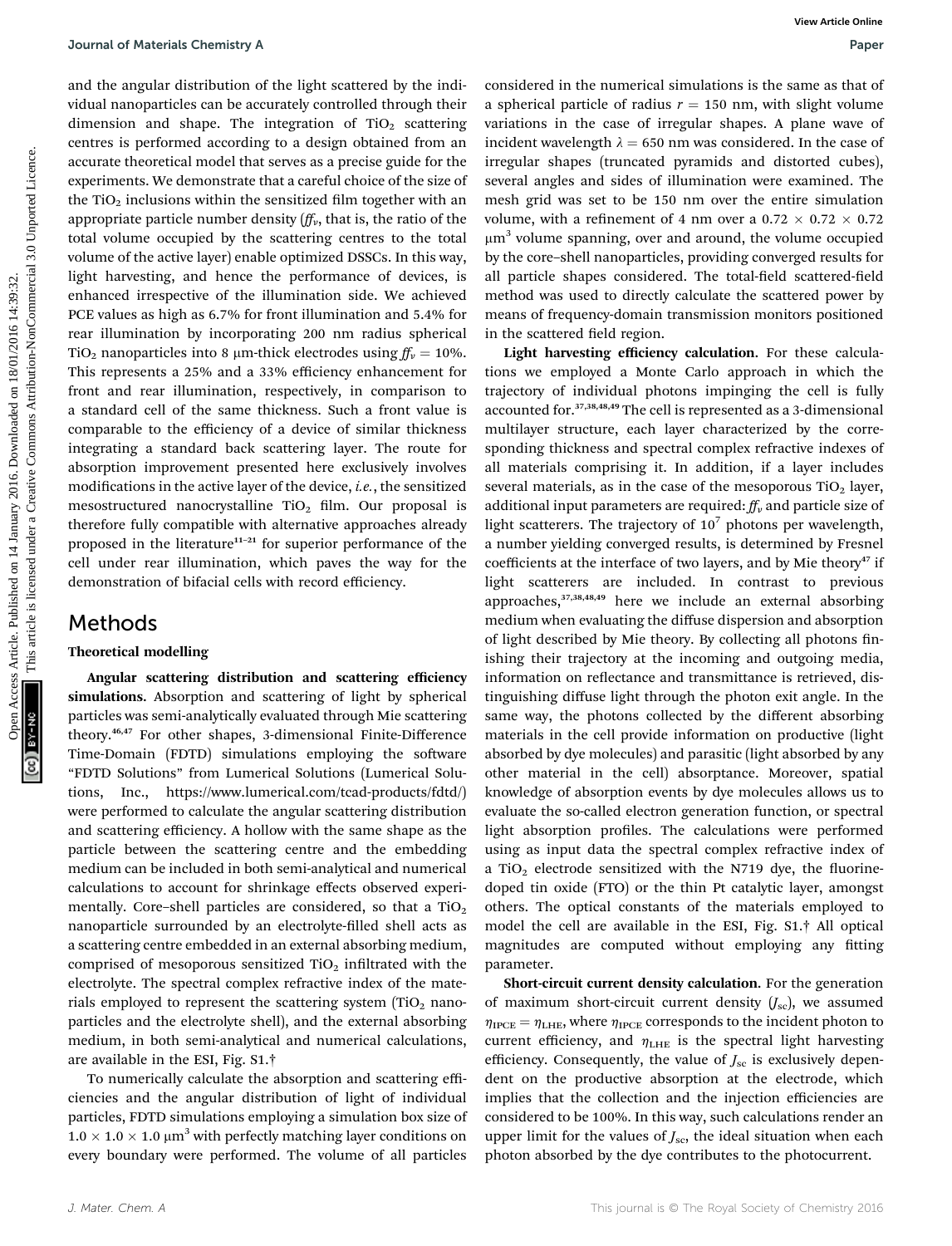The nanospheres used as scattering centres, synthesized according to a well established reported procedure,<sup>50</sup> were dispersed in a small volume of absolute ethanol. After determination of its concentration and that for the commercial paste we used for the generation of the mesoporous  $TiO<sub>2</sub>$  matrix of the electrode (18-NRT, Dyesol, made of irregular particles of average size of ca. 20 nm), we proceeded to prepare pastes with a total  $TiO<sub>2</sub>$  weight of 0.5 g. The calculated amount for the commercial paste was first roughly dissolved in 5 ml absolute ethanol and, after brief sonication, the solution was vigorously dispersed using a vortex mixer. A subsequent magnetic stirring process was carried out for 10 minutes. The calculated amount of the  $TiO<sub>2</sub>$  nanosphere solution was dropped in the mixture and 0.8257 g of  $\alpha$ -terpineol (SAFC,  $\geq$ 96%), that was used as the main solvent of the paste, were added, performing in-between addition the same mixing and stirring steps. Finally, the ethanol in the solution was evaporated at 70  $\degree$ C and around 80 mbar pressure using a Rotavapor set-up (Büchi, R-200). Paper<br> **Preparation of 140, sourceive** Compare Common Schemato (Sigma-Midrich, 9.9.99%), the Consequence Common Schemato (Sigma-Midrich, 16:32. The presentation of the second of the second in a small when the common of the

#### Cell fabrication

FTO glass substrates (XOP Glass, FTO TEC-11X) for the preparation of the photoanodes comprised of a 3 mm thick glass coated with a 575 nm thick FTO layer were cleaned by sonication in a 2% vol. Hellmanex solution in deionized water first and then in absolute ethanol. After that, the electrodes were coated on these substrates from the previously prepared pastes *via* screen-printing and 0.25 cm<sup>2</sup> homogenous 8  $\mu$ m thick layers resulted after several depositions. For the preparation of the scattering layer we used a commercial paste containing large  $TiO<sub>2</sub>$  particles (WER2-O, Dyesol, made of irregular particles of average size between  $ca. 150$  nm and  $ca. 250$  nm) for deposition on top of the corresponding sintered electrode. The photoanodes were sintered and immersed overnight in a 0.5 mM solution of dye (N719, Dyesol) in absolute ethanol in order to sensitize the films.

For the preparation of the counter-electrodes, clean FTO glass substrates drilled for the subsequent electrolyte injection were spin-coated using a 0.6 mM chloroplatinic acid hexahydrate (Sigma-Aldrich,  $\geq$ 37.50%) solution in 2-propanol. The process of coating was previously studied in order to simultaneously optimize transparency of the counterelectrodes, while maximizing the performance of the cell (see Fig. S2 in the ESI†). 10 ml of the solution were cast onto the substrates and coated at 2000 rpm for 20 seconds after a 500 rpm acceleration process for 5 seconds, followed by a drying process at 80  $^{\circ}$ C for 5 minutes. Three coatings were done altogether. This was followed by a heating process at 400  $\degree$ C for 20 minutes in order to trigger thermal decomposition.

The sensitized  $TiO<sub>2</sub>$  photoanodes were attached to the counter-electrodes by means of a thin thermoplastic polymer gasket (Surlyn-Low Temperature Thermoplastic Sealant, Dyesol) that acts as a sealant at 110-130  $^{\circ}$ C through heat and pressure application. The assembly was infiltrated through one of the holes drilled on the counter-electrode with an electrolyte solution consisting of 0.7 M BMII (Sigma-Aldrich, 99%),  $I_2$ 

(Sigma-Aldrich, 99.999%), 0.1 M GdnSCN (Sigma-Aldrich,  $\geq$ 97%), 0.5 M 4-tert-butylpyridine (Sigma-Aldrich, 99%) in acetonitrile (Sigma-Aldrich,  $\geq$ 99.9%) and valeronitrile (Sigma-Aldrich, 99.5%) in the proportion  $85:15$  (v/v). The holes were eventually sealed using the same thermoplastic polymer and two small square cover glasses, so that the area of the electrode is not covered for rear illumination.

#### Optical characterization

In order to obtain transmittance, reflectance and absorptance spectra of the prepared materials and devices, a setup in which white light (Ocean Optics, HL-2000) is directed to enter an integrating sphere (Labsphere, 10 inch) through different ports is used. The sphere is coupled to an optical fiber, guiding the light into a fibre-coupled spectrophotometer (Ocean Optics, USB 2000+), which is connected to a computer.

#### Electrical characterization

A setup comprised of a 300 W xenon arc lamp coupled to a 1140 lines per mm grating monochromator (Model 272, Mcpherson), the latter being controlled by using a digital scan drive system (Model 789A-3, Mcpherson), was employed for the measurement of the  $\eta_{\text{IPCE}}$ . The generated photocurrent for each wavelength (400–800 nm) in the devices was measured by means of a picoammeter (Keithley 6485) connected to a computer for acquisition of the data. With the purpose of correcting the device response, a calibrated silicon diode (D8-Si-100 TO-8 Detector, Sphere Optics) was used. Current density–voltage (J–V) curves were acquired at 1 sun (100 mW  $cm^{-2}$ ) using a solar simulator (Sun 2000, Abet Technologies) with an AM 1.5 filter, calibrated using a reference silicon cell. An external bias was applied to the devices and the generated photocurrent was measured using a Keithley 2400 source meter. A mask was employed during the whole electrical characterization with the aim of avoiding reflection and diffraction, which would result in an overestimation of the measurements.

### Results and discussion

We reported in a previous theoretical study the beneficial effects induced in a DSSC regarding light harvesting efficiency if randomly dispersed spherical inclusions are considered in the cell electrode.<sup>49</sup> In light of these results, we focus herein on the influence of the implementation of this approach on DSSCs offering operation under front and rear side illumination using  $TiO<sub>2</sub>$  scattering centres. The shape of the inclusions critically affects the scattering of the light occurring inside the electrode. Fig. 1(a) shows the angular distribution of light scattered by TiO2 nanoparticles of diverse shapes (spheres, cubes, truncated pyramids and distorted cubes surrounded by an electrolyte-filled shell, as indicated in the inset schematics). The narrowest forward-oriented angular distributions are yielded when considering either a sphere or a cube, for which these turn to be almost identical. Moreover, spherical and cubical scatterers feature similar scattering efficiencies (see Fig. S3 in the ESI†). Consequently, spherical and cubic scatterers direct light into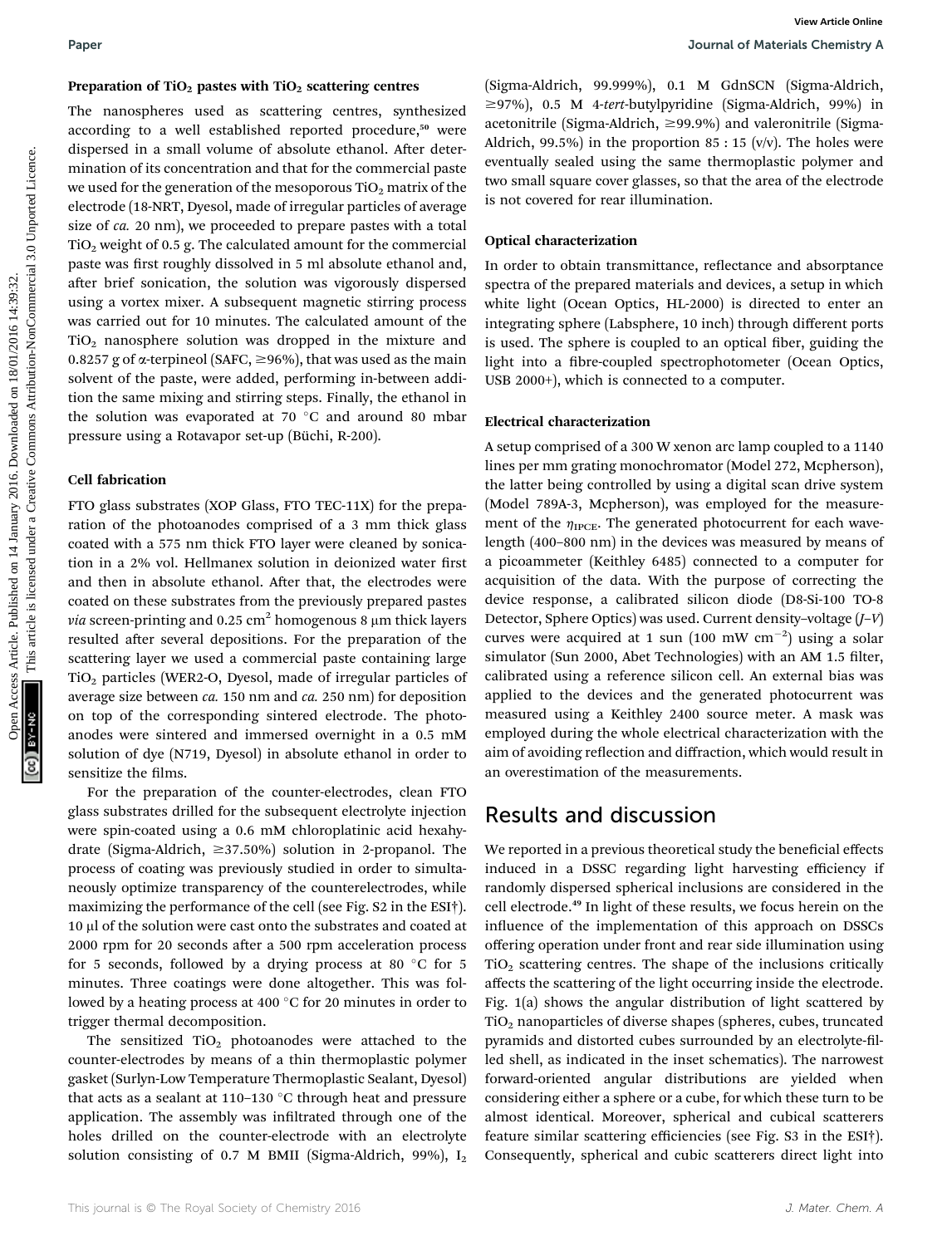deeper regions in the electrode very effectively while reflection losses owing to backward scattering at the entrance of the cell are significantly reduced. Notice that irregular shapes,  $e.g.,$ a truncated pyramid or a distorted cube, yield a broader averaged angular distribution of the scattered light, even with considerable light scattering in backward directions. Despite the similar behaviour of the scattered light observed for a sphere and a cube, we focus on the former throughout the whole work, since spheres are experimentally easier to fabricate.

As displayed in Fig. 1(b), the system herein investigated consists of a mesoporous  $TiO<sub>2</sub>$  matrix incorporating spherical scattering centres and immersed in an electrolyte, sandwiched between front and rear glass/FTO contacts, the latter being coated with a thin catalytic platinum layer. A zoom-in schematic

of a cross-section of the electrode is visible in Fig. 1(c), in which individual core–shell spheres are surrounded by the mesoporous TiO<sub>2</sub> matrix. We presume that this shell originates as a consequence of the shrinking of the nanocrystalline  $TiO<sub>2</sub>$ spheres during the sintering process of the film, as it can be seen in the Scanning Electron Microscopy (SEM) images displayed in Fig. 2. The optical effect of this shell is discussed in Fig. S4 of the ESI.†

A plot of the scattering efficiencies of  $TiO<sub>2</sub>$  spheres with four different radii: 80 nm, 100 nm, 135 nm and 200 nm is presented in Fig. 1(d). In this range, the bigger the spheres are, the more efficient they become at scattering light. We have calculated (see Methods) the expected  $J_{\rm sc}$  values for a system comprising an 8  $\mu$ m thick electrode containing spherical nanocrystalline TiO<sub>2</sub>



Fig. 1 (a) FDTD calculated angular distribution of light scattered by TiO<sub>2</sub> nanoparticles of the same volume embedded in a porous TiO<sub>2</sub> matrix at wavelength  $\lambda = 650$  nm and averaged for different orientations of the scatterers with respect to the incident light. The red dotted line corresponds to a sphere of radius  $r = 150$  nm (i), the blue dashed line refers to a cube of side  $L = 242$  nm (ii), the green dash-dotted line refers to a truncated pyramid of hexagonal base (iii) and the black solid line corresponds to a modified cube (iv). A shell with the same geometry as the nanoparticle filled with electrolyte is considered in all cases, with the same volume as that of a spherical shell of thickness  $sh = 0.5r$  correspondingly. (b) Schematic of the solar cell architecture including scattering centres in the mesoporous TiO<sub>2</sub> matrix employed in the work. (c) Zoom-in of a cross-section of the active layer of the device, showing the submicron TiO<sub>2</sub> particle system, comprised of a scattering sphere of radius r and a shell of thickness sh, embedded in the mesoporous titania matrix. (d) Mie scattering efficiency spectra of spherical TiO<sub>2</sub> scattering centres with different sizes:  $r = 80$  nm (solid black line), 100 nm (dotted grey line), 135 nm (dashed grey line), and 200 nm (dot-dashed grey line) and sh = 0.5r filled with the electrolyte, all embedded in a porous TiO<sub>2</sub> matrix. (e) and (f) Upper limits for the short-circuit current density of a simulated device under front and rear illumination, respectively, in relation to the filling fraction percentage and the radius value of the scattering centres. The black dashed line in panel (e) indicates the points of  $J_{sc} = 14.20$  mA cm<sup>-2</sup> corresponding to a device including a backscattering layer. This same line is not included in panel (f) due to its low value, 3.87 mA cm<sup>-2</sup>, which is evidently below that for the reference cell.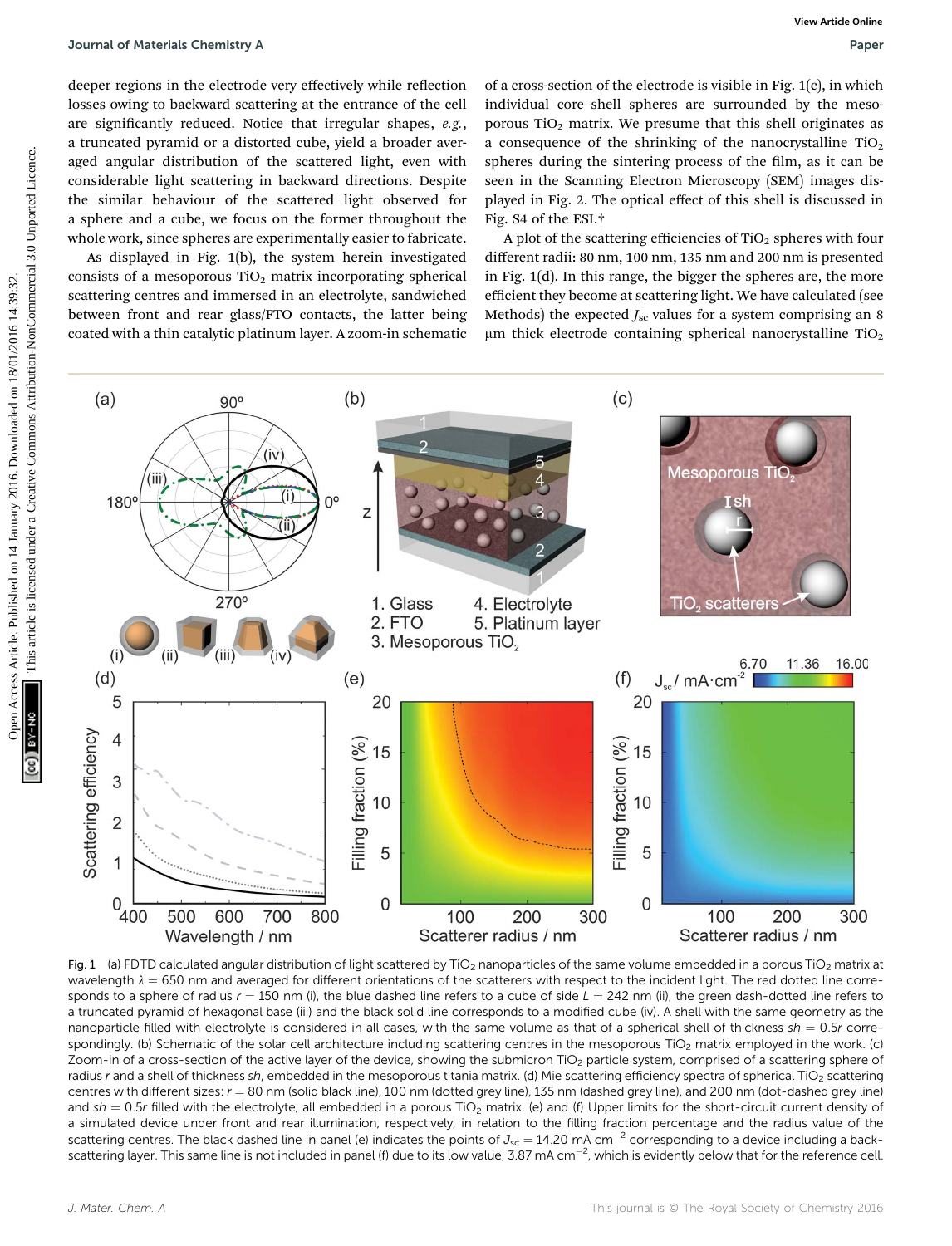

Fig. 2 Scanning electron microscopy images of 8  $\mu$ m porous TiO<sub>2</sub> electrodes embedded with  $TiO<sub>2</sub>$  nanospheres of (a) 10% filling fraction and 100  $\pm$  15 nm scatterer radius, and (b) 10% filling fraction and 200  $\pm$ 25 nm scatterer radius. (c) Zoom-in of an electrode including  $TiO<sub>2</sub>$ scatterers of radius 100  $\pm$  15 nm.

inclusions of different sizes and in different concentrations under front, Fig. 1(e), and rear, Fig. 1(f), illumination. Data for scatterer sizes up to  $r = 300$  nm and with filling fractions up to 20% are shown. The optimum configuration can be already met between these two upper limits for  $r = 180$  nm and  $f_v = 19\%$ , with  $J_{\rm sc} = 15.62 \text{ mA cm}^{-2}$  and  $J_{\rm sc} = 10.90 \text{ mA cm}^{-2}$  being the maximum values attainable for front and rear illumination, respectively. So, according to these calculations, an enhancement around 35% in the upper limit value of  $J_{\rm sc}$  can be expected under operation by front illumination, and around 40% for rear, when compared to a bare cell with no scattering centres  $(f_v^T v)$  $= 0\%$ ). Note that the addition of the  $J_{\rm sc}$  values yielded by a device integrating a back scattering layer,  $J_{\rm sc} = 14.20$  mA cm<sup>-2</sup> for front illumination, included as a dashed line in Fig. 1(e), and  $J_{\rm sc} = 3.87$  mA cm<sup>-2</sup> for the rear, is close to that for a reference

cell, which yields 11.69 mA  $cm^{-2}$  (front) and 7.83 mA  $cm^{-2}$ (rear). The comparison with a hypothetical system in which the angular distribution of the scattered light is assumed to be isotropic, while the scattering and absorption efficiencies are taken according to scattering Mie theory (Fig. S5 in the ESI†), demonstrates the importance of attaining a narrow forwardoriented scattering angular distribution to maximize the performance of the device, since just a maximum of 13% and 14% enhancement for front and rear operation, respectively, in comparison to a reference cell, are expected.

Implementation of light scattering elements according to our proposed approach is possible by solution processing in a fast and inexpensive way. Moreover, the  $TiO<sub>2</sub>$  nanospheres can be easily synthesized by sol–gel procedures that offer a precise control of their size. The random nature of this approximation makes the light scattering effect to be highly independent of the incident light angle and illumination side. $27-30$  On top of this, the lack of order in the integration of the inclusions reduces the complexity of the fabrication process.

Electrodes containing different filling fractions of spherical scatterers of different sizes were prepared. In Fig. 2, three SEM images show the cross section of two 8  $\mu$ m thick electrodes containing  $TiO<sub>2</sub>$  nanospheres with two different radii, namely, 100 nm and 200 nm and  $f_V = 10\%$  for both. We noticed the presence of a shell around the scatterers in all cases. Fig. 2(c) provides a closer look at the film structure. SEM images of electrodes with varying filling fractions and sphere sizes are included in the ESI (see Fig.  $S6\dagger$ ). In order to check the influence of both parameters, two sets of samples were prepared: one set with the value of the scatterer radius fixed at 100  $\pm$  15 nm and variable filling fractions ranging from 5% to 15%, and another set with 10% filling fraction and the scatterer radius ranging from 100 to 200 nm. Fig. 3(a) and (c) present the absorptance curves obtained for this system when illuminated from the rear side, that is, light impinging directly on the electrode. The films were screen printed on FTO/glass substrates. In all cases, we observe a broadband enhancement of the absorptance in the wavelength range comprised between ca. 600 nm and ca. 750 nm. Such an increase results to be larger as the value of the given parameter, either the filling fraction or scattering centre radius, becomes higher. The absorptance spectrum of a system with an electrode devoid of scattering centres has been included as a reference. Absorptance curves under front and rear illumination for a similar sample including a back scattering layer are shown as well for the sake of comparison. The corresponding theoretical curves are presented in panels 3(b) and (d), in which the sphere radius is taken to be  $r = 80$  nm. The spherical nature of our dielectric scatterers, along with the fact that the nanoparticles are randomly distributed within the active layer, leads to an absorption enhancement that is independent of the illumination side (see Fig. S7 of the ESI†).

We built solar cells for which the maximum  $J_{\rm sc}$  is forecast following the predictions in panels 1(e) and (f) in Fig. 1. Measurements of the  $\eta_{\text{IPCE}}$  as a function of  $f_{\text{Iv}}$  were performed for both front and rear illumination, and are displayed in Fig. 4(a) and (b), respectively. A broadband enhancement when compared to the reference cells is observed. This improvement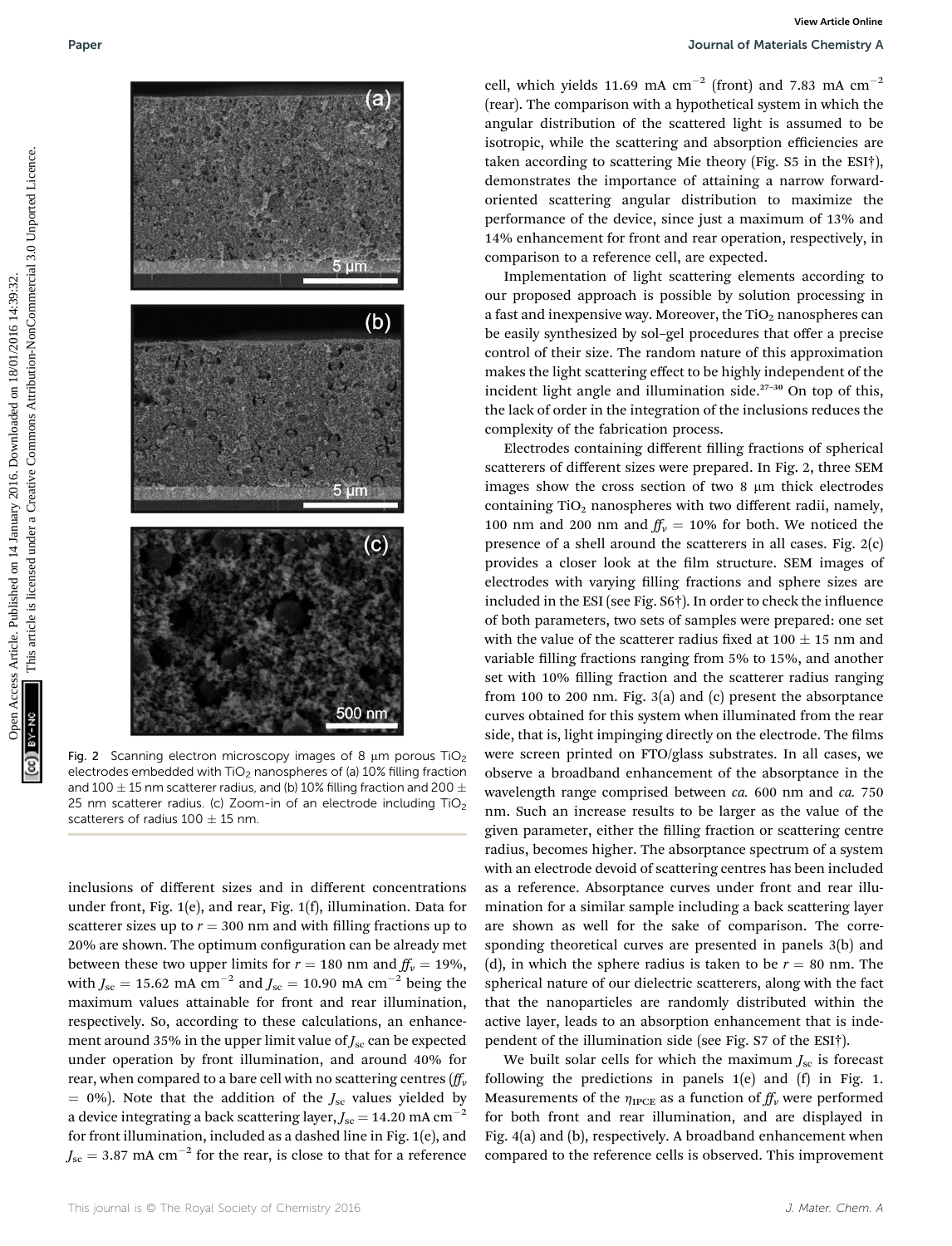

Fig. 3 Absorptance curves of the system glass/FTO/8  $\mu$ m electrode under rear illumination. (a) Experimental curves for different filling fraction values and  $100 \pm 15$  nm scatterer radius. (b) Theoretical curves for different filling fraction values and 100 nm scatterer radius. Solid black line: reference, short-dotted grey line:  $ff_v = 5\%$ , short-dashed grey line:  $ff_v = 7.5\%$ , dash-dotted grey line:  $ff_v = 10\%$ , and dashed grey line:  $f_{v}$  = 20%. (c) Experimental curves for different sphere radii and 10% filling fraction. (d) Theoretical curves for different sphere radii and 10% filling fraction. Solid black line: reference, short-dotted grey line:  $100 \pm 15$  nm radius, dash-dotted grey line:  $135 \pm 15$  nm radius, and dashed grey line:  $200 \pm 25$  nm radius. Data regarding the absorptance in a system with no inclusions and a back scattering layer are included in (a) and (c), the black dotted line being the absorptance of the system under front illumination and the grey dotted line the absorptance under rear illumination.

in the  $\eta_{\text{IPCE}}$  is visible mainly in the spectral range comprised between ca. 600 nm and 750 nm, as expected from the absorptance measurements presented in Fig. 3. It is important to notice how the trends observed under either front or rear illumination are qualitatively identical. The J–V characteristics of the devices obtained for front and rear illumination when varying  $ff_v$  are also shown in Fig. 4(c) and (d), respectively. The curve corresponding to a cell including a back scattering layer is also presented for the sake of comparison. The inclusion of scattering centres leads to a significant enhancement in the value of  $J_{\rm sc}$ , thus improving the performance of the device. Although these results exemplify well the effect of the approach herein proposed on the performance under both front and rear illumination, more details on the relationship between the film structure, optical properties and photovoltaic parameters can be found in the ESI (see Fig. S8 and S9†).

The results obtained for several sets of cells by varying the two given parameters, shown in Table 1, were averaged and only a representative curve of each type is shown for clarity. The



Fig. 4 Experimental incident photon to current efficiency ( $\eta_{\text{IPCF}}$ ) and current density–voltage (J–V) curves for complete cells with different filling fraction values and 160  $\pm$  50 nm scatterer radius. (a)  $\eta_{\text{IPCE}}$  curves for front illumination. (b)  $\eta_{\text{IPCE}}$  curves for rear illumination. (c) J–V characteristics for front illumination. (d) J–V characteristics for rear illumination. Solid black line: reference, short-dotted grey line:  $ff_v =$ 5%, dash-dotted grey line:  $ff_v = 10$ %, dashed grey line:  $ff_v = 15$ %, and dotted black line: cell with a back scattering layer. Electrode thickness: 8 um

observed trend is in accordance with that expected from the absorptance and  $\eta_{\text{IPCE}}$  curves. PCEs are always above the *ca*. 5.4% attained for the bare reference cells under front illumination. Such enhancement is, in turn, larger as the filling fraction or the sphere radius increases. A maximum efficiency of 6.7% associated with an averaged  $J_{\rm sc} = 13.54 \text{ mA cm}^{-2}$  is measured for the device including 200 nm radius nanocrystalline TiO<sub>2</sub> spheres with  $f_{\nu} = 10\%$  for front illumination, which corresponds to a theoretically estimated scattering mean free path  $l_{\rm sc}$  = 1.2 µm at  $\lambda$  = 650 nm. Such a short value, in comparison to the electrode thickness  $(8 \mu m)$ , is consistent with the experimental observation of an enhancement of the absorptance. This means that several scattering events will occur before the light reaches the opposite side of the sensitized film. As a consequence, the path length of the light is increased and thus the probability for the incident radiation to be absorbed. The aforementioned efficiency improvement corresponds to a 25% enhancement with respect to the reference cell. Furthermore, this performance is above that observed from the measurements performed on cells including a back scattering layer under front illumination, with an averaged  $J_{\text{sc}} = 12.70 \text{ mA}$  $cm^{-2}$  and an efficiency of 6.3%, showing the potential for competitiveness of the approach herein proposed when compared to other standard methods for light harvesting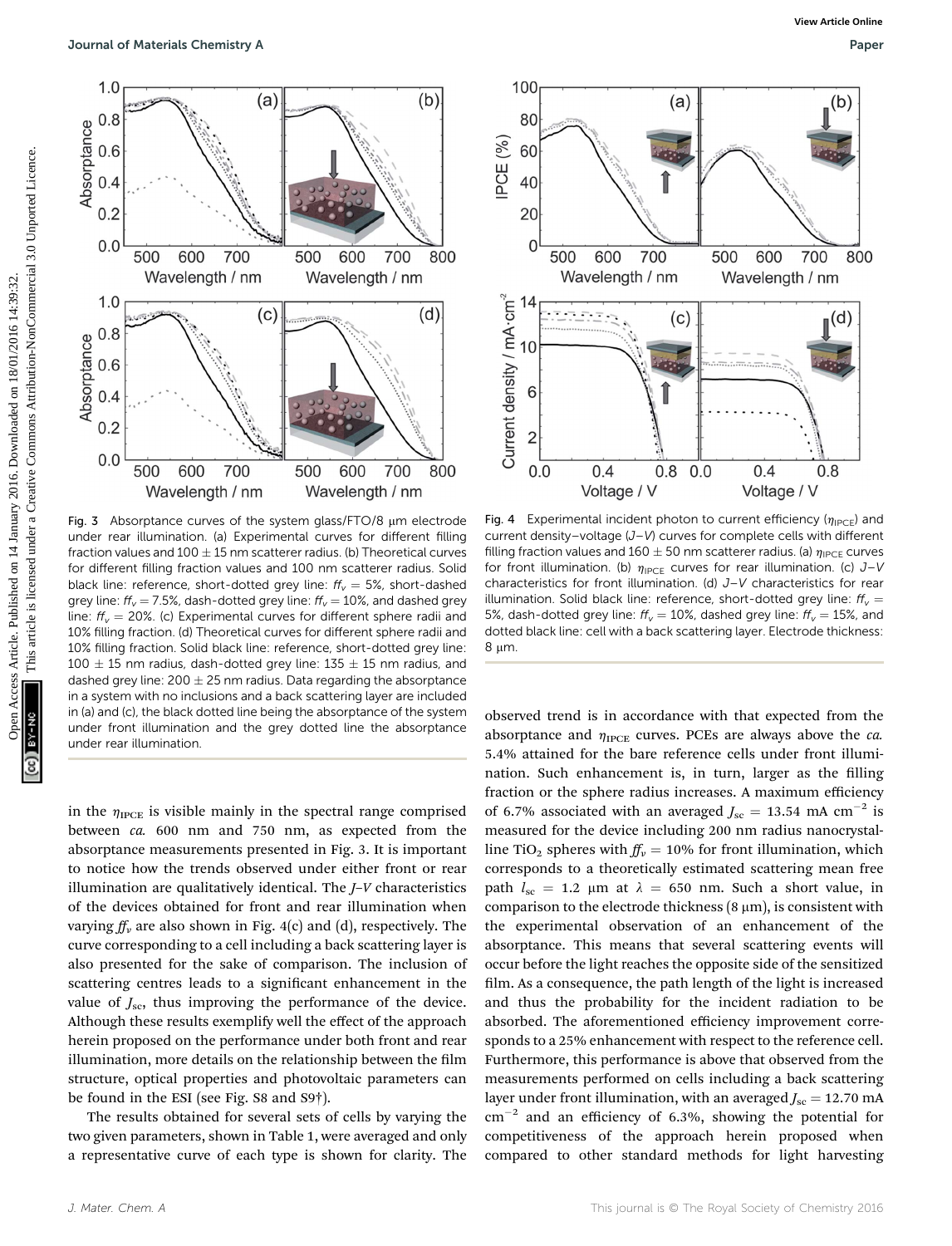Table 1 Averaged photovoltaic parameters extracted from the J–V curves of the devices with different values of scatterer filling fraction and radius of the scattering centres. Data regarding reference cells and a cell integrating a back scattering layer were included

|                                                                      | Sample                                                                                                                                 | Illumination | $J_{\rm sc}$ exp. mA $\rm cm^{-2}$ | $V_{\rm oc}$ mV | FF(%)                                                                                                                             | PCE(%)        | $\eta_{\rm rear}/\eta_{\rm front}$ |
|----------------------------------------------------------------------|----------------------------------------------------------------------------------------------------------------------------------------|--------------|------------------------------------|-----------------|-----------------------------------------------------------------------------------------------------------------------------------|---------------|------------------------------------|
| $ff_v (r = 160 \pm 50 \text{ nm})$                                   | Reference                                                                                                                              | Front        | $10.30 \pm 0.06$                   | $780 \pm 2$     | $65.6 \pm 0.8$                                                                                                                    | $5.3 \pm 0.0$ | $0.72 \pm 0.00$                    |
|                                                                      |                                                                                                                                        | Rear         | $7.19 \pm 0.02$                    | $773 \pm 4$     | $69.3 \pm 0.2$                                                                                                                    | $3.8 \pm 0.0$ |                                    |
|                                                                      | $ff_v = 5\%$                                                                                                                           | Front        | $11.50 \pm 0.30$                   | $764 \pm 4$     | $63.8 \pm 0.8$                                                                                                                    | $5.6 \pm 0.1$ | $0.74 \pm 0.11$                    |
|                                                                      |                                                                                                                                        | Rear         | $8.20 \pm 0.30$                    | $752 \pm 1$     | $67.1 \pm 0.3$                                                                                                                    | $4.2 \pm 0.2$ |                                    |
|                                                                      | $ff_v = 10\%$                                                                                                                          | Front        | $12.40 \pm 0.30$                   | $784 \pm 6$     | $64.4 \pm 0.4$                                                                                                                    | $6.2 \pm 0.1$ | $0.74 \pm 0.09$                    |
|                                                                      |                                                                                                                                        | Rear         | $8.68 \pm 0.16$                    | $779 \pm 5$     | $68.1 \pm 0.6$                                                                                                                    | $4.6 \pm 0.1$ |                                    |
|                                                                      | $ff_v = 15\%$                                                                                                                          | Front        | $12.90 \pm 0.30$                   | $782 \pm 5$     | $65.3 \pm 1.1$                                                                                                                    | $6.6 \pm 0.1$ | $0.74 \pm 0.08$                    |
|                                                                      |                                                                                                                                        | Rear         | $9.30 \pm 0.40$                    | $768 \pm 4$     | $68.1 \pm 0.8$                                                                                                                    | $4.9 \pm 0.2$ |                                    |
|                                                                      | Back scattering layer                                                                                                                  | Front        | $12.70 \pm 0.40$                   | $762 \pm 8$     | $64.6 \pm 0.4$                                                                                                                    | $6.3 \pm 0.1$ | $0.34 \pm 0.03$                    |
|                                                                      |                                                                                                                                        | Rear         | $4.02 \pm 0.06$                    | $737 \pm 8$     | $71.8 \pm 0.4$                                                                                                                    | $2.1 \pm 0.0$ |                                    |
| Size $(f_{\nu} = 10\%)$                                              | Reference                                                                                                                              | Front        | $11.02 \pm 0.21$                   | $750 \pm 5$     | $65.1 \pm 1.0$                                                                                                                    | $5.4 \pm 0.4$ | $0.75 \pm 0.07$                    |
|                                                                      |                                                                                                                                        | Rear         | $8.00 \pm 0.40$                    | $744 \pm 6$     | $68.4 \pm 0.9$                                                                                                                    | $4.1 \pm 0.2$ |                                    |
|                                                                      | $r = 100 \pm 15$ nm                                                                                                                    | Front        | $12.70 \pm 0.60$                   | $761 \pm 1$     | $63.2 \pm 1.1$                                                                                                                    | $6.1 \pm 0.1$ | $0.77 \pm 0.06$                    |
|                                                                      |                                                                                                                                        | Rear         | $9.20 \pm 0.05$                    | 750 $\pm$ 2     | $67.0 \pm 0.6$                                                                                                                    | $4.7 \pm 0.1$ |                                    |
|                                                                      | $r = 135 \pm 15$ nm                                                                                                                    | Front        | $12.96 \pm 0.14$                   | $762 \pm 4$     | $64.4 \pm 1.4$                                                                                                                    | $6.4 \pm 0.1$ | $0.78 \pm 0.09$                    |
|                                                                      |                                                                                                                                        | Rear         | $9.80 \pm 0.30$                    | $753 \pm 2$     | $67.7 \pm 1.1$                                                                                                                    | $5.0 \pm 0.1$ |                                    |
|                                                                      | $r = 200 \pm 25$ nm                                                                                                                    | Front        | $13.54 \pm 0.12$                   | $769 \pm 7$     | $64.3 \pm 0.5$                                                                                                                    | $6.7 \pm 0.1$ | $0.80 \pm 0.11$                    |
|                                                                      |                                                                                                                                        | Rear         | $10.40 \pm 0.30$                   | $766 \pm 6$     | $67.5 \pm 0.5$                                                                                                                    | $5.4 \pm 0.1$ |                                    |
|                                                                      | enhancement that are valid only for one-side illumination.                                                                             |              |                                    |                 | spite of the fact that the active layers herein employed are<br>approximately 50% thinner than the ones for which the largest     |               |                                    |
| Lower $J_{\rm sc}$ values are measured under rear-side operation, as | expected, due to the smaller fraction of the incident light                                                                            |              |                                    |                 | efficiencies attained are reported. <sup>10,12,13,15-17,19,21</sup> Hence, a direct                                               |               |                                    |
|                                                                      | reaching the active layer owing to the additional layers                                                                               |              |                                    |                 | consequence of optimising the optical design of the bifacial cell                                                                 |               |                                    |
|                                                                      |                                                                                                                                        |              |                                    |                 |                                                                                                                                   |               |                                    |
|                                                                      | absorbing and reflecting light, e.g., the thin catalytic platinum                                                                      |              |                                    |                 | is that we can reduce significantly the electrode thickness.                                                                      |               |                                    |
|                                                                      | layer and the electrolyte layer, the latter presenting a significant                                                                   |              |                                    |                 | The independence of the enhancement achieved on the                                                                               |               |                                    |
|                                                                      | absorptance peak near $\lambda = 400$ nm. Specifically, under rear                                                                     |              |                                    |                 | illumination side becomes even more visible when peering at                                                                       |               |                                    |
|                                                                      | illumination, a maximum $J_{\rm sc} = 10.40$ mA cm <sup>-2</sup> is measured for                                                       |              |                                    |                 | the rear/front efficiency ratios in the last column of Table 1,                                                                   |               |                                    |
|                                                                      | the device including 200 nm radius spherical scatterers with $ff_\nu$                                                                  |              |                                    |                 | which barely vary. This points out that the front and rear effi-                                                                  |               |                                    |
|                                                                      | $=$ 10%, corresponding to a 5.4% PCE, which represents a 33%                                                                           |              |                                    |                 | ciencies increase with the particle size and loading in a similar                                                                 |               |                                    |
|                                                                      |                                                                                                                                        |              |                                    |                 |                                                                                                                                   |               |                                    |
|                                                                      | enhancement with respect to a bare cell. The measured $J_{\rm sc}$<br>values increase with both the filling fraction and the scatterer |              |                                    |                 | way regardless of the illumination conditions, indicating that<br>the fabricated devices operate as improved bifacial cells. Such |               |                                    |

enhancement that are valid only for one-side illumination. Lower  $J_{\rm sc}$  values are measured under rear-side operation, as expected, due to the smaller fraction of the incident light reaching the active layer owing to the additional layers absorbing and reflecting light,  $e.g.$ , the thin catalytic platinum layer and the electrolyte layer, the latter presenting a significant absorptance peak near  $\lambda = 400$  nm. Specifically, under rear illumination, a maximum  $J_{\rm sc} = 10.40$  mA cm<sup>-2</sup> is measured for the device including 200 nm radius spherical scatterers with  $ff<sub>v</sub>$  $= 10\%$ , corresponding to a 5.4% PCE, which represents a 33% enhancement with respect to a bare cell. The measured  $J_{\rm sc}$ values increase with both the filling fraction and the scatterer size, displaying the same trend observed under front illumination. In contrast, the performance of devices including a back scattering layer strongly decreases for rear illumination, showing a limited 2.1% efficiency. Interestingly, if the use of thicker ( $\approx$  15  $\mu$ m) sensitized films as those typically employed to achieve high efficiency bifacial cells is regarded as an option, our model predicts a rear and front side enhancement above 20%.

Experimental observations indicate that there exists a maximum value of the volume occupied by the inclusions before the film suffers from mechanical instability or delamination. Consequently, it was not possible to fabricate electrodes containing big particles in a large loading fraction. However, the values attained within the limits imposed by fabrication are close to those found as optimal.

The values of the open circuit voltage  $(V_{oc})$  and fill factor (FF) of the cells scarcely fluctuate, around  $V_{\text{oc}} = 760 \text{ mV}$  and FF = 65% under front illumination, and  $V_{\text{oc}} = 750 \text{ mV}$  and FF = 68% under rear illumination. Notice that such electrical parameters are in line with those for the state-of-the-art cells employing platinum as the catalytic material.<sup>10,13–17,19</sup> In particular, the  $J_{\rm sc}$ and PCE values attained for rear illumination are above most of those reported for this standard configuration of the cell, in

The independence of the enhancement achieved on the illumination side becomes even more visible when peering at the rear/front efficiency ratios in the last column of Table 1, which barely vary. This points out that the front and rear efficiencies increase with the particle size and loading in a similar way regardless of the illumination conditions, indicating that the fabricated devices operate as improved bifacial cells. Such values prove that our design is an effective route toward efficient bifacial performance, being amongst the largest values reported in the literature to date for cells employing Pt as the material for the coating of the counter-electrode, and standard  $($ <10  $\mu$ m) film thickness.<sup>11</sup>–<sup>20</sup> Moreover, most of the approaches reported in the literature to improve the efficiency of bifacial cells are compatible with the electrode modification we proposed herein.

The experimental values attained for the  $J_{\rm sc}$  were contrasted with the upper limit predicted by the model, from which a collection efficiency value near 90% could be estimated, consistent with the 18  $\mu$ m electron diffusion length theoretically assessed from the fitting of the experimental  $\eta_{\text{IPCE}}$  curves (please see Fig. S10 and S11 in the ESI†). Most importantly, the inclusion of the nanocrystalline scatterers does not entail a significant decrease of the collection efficiency, which means that they do not affect charge transport as it has been demonstrated in other systems including elements causing light scattering by means of Electrical Impedance Spectroscopy.<sup>51,52</sup> Implementation of our approach has therefore no detrimental influence in the electrical properties of the devices.

A modification of the optical design implies a change in the spatial distribution of absorbed light within the electrode. We have calculated the light absorption profile, also known as the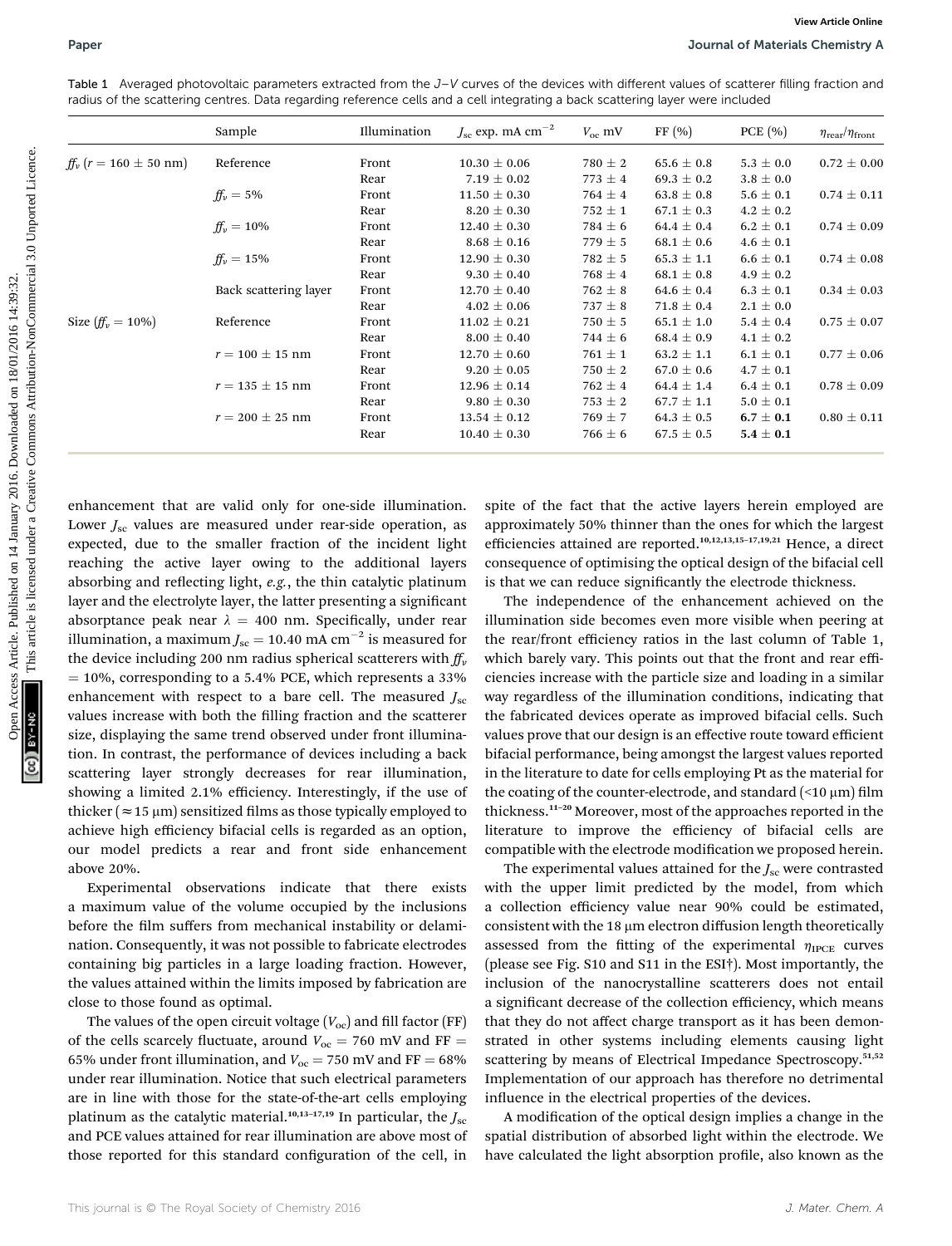

Fig. 5 Absorption profiles as a function of the wavelength of the dye along the sensitized film for a  $8 \mu$ m thick reference electrode under (a) front, and (b) rear illumination, and a cell with  $TiO<sub>2</sub>$  spherical inclusions of 160 nm radius and 15% filling fraction under (c) front and (d) rear illumination.

electron generation function, in the active layer of a reference cell and of a cell including scatterers. Fig. 5 shows the absorption per unit length along the  $z$  direction, defined in Fig.  $1(b)$ , in an 8  $\mu$ m thick electrode of a reference cell under front, Fig. 5(a), and rear, Fig. 5(b), illumination, and that for a cell containing 160 nm radius spheres and  $f_{\nu} = 15\%$  under front, Fig. 5(c), and rear, Fig. 5(d), illumination. When comparing Fig. 5(c) with 5(a) and Fig. 5(d) with 5(b), we observe that light absorption is boosted in both cases, especially in the ca. 600 nm to ca. 750 nm range. Light harvesting is increased in regions close to the photoanode under front illumination, which might be a potential profit for devices in which the electron collection efficiency is low, as generation at distances closer to the contacts involves lower recombination probability.

## Conclusions

We have developed a combined theoretical and experimental approach for the fabrication of efficient bifacial DSSCs through the random dispersion of spherical  $TiO<sub>2</sub>$  scattering centres in their photoanodes. As a consequence, absorption was boosted regardless of the illumination direction in the red part of the visible spectrum, where the absorption cross-section of the commonly used N719 dye is low. Electrical characterization of the devices revealed a significant enhancement of the  $J_{\rm sc}$  value,

and thus, efficiency both under front and rear illumination. The random nature of the approach makes the enhancement independent of the direction of the illumination of incoming light, which is evidenced by the high rear to front efficiency ratio values. Using only standard cell components, and playing only with the optical design, we were able to obtain values of the relevant photovoltaic parameters in line with those reported for state-of-the-art bifacial cells, which make use of at least 50% thicker electrodes than the ones herein considered and of modified counter-electrodes. In this regard, the optically optimized working electrode herein proposed is compatible with any complementary method for performance improvement under rear illumination. Our approach may be applied to the fabrication of other systems in which finely tuned disorder may prove advantageous, thus offering potential benefits for the development of optoelectronic devices for which an accurate control of light absorption and emission is desired.

## Acknowledgements

Funding for the development of the research leading to these results was received from the European Research Council under the European Union's Seventh Framework Programme (FP7/ 2007-2013)/ERC grant agreement no. 307081 (POLIGHT) and the Spanish Ministry of Economy and Competitiveness under grant MAT2014-54852-R. JMMM acknowledges the Spanish Ministry of Education, Culture and Sport for the funding through an FPU program. AJS acknowledges the Spanish Ministry of Economy and Competitiveness for funding through an FPI program under the project MAT2011–23593. YL acknowledges the funding from the People Programme (Marie Curie Actions) of the European Union's Seventh Framework Programme FP7/2007-2013/under REA grant agreement no. 622533.

## Notes and references

- 1 B. O'Regan and M. Grätzel, Nature, 1991, 353, 737.
- 2 G. Niu, W. Li, F. Meng, L. Wang, H. Dong and Y. Qiu, J. Mater. Chem. A, 2014, 2, 705.
- 3 K. Wang, W. He, L. Wu, G. Xu, S. Ji and C. Ye, RSC Adv., 2014, 4, 15702.
- 4 G. Xue, Y. Guo, T. Yu, J. Guan, X. Yu, J. Zhang, J. Lin and Z. Zou, Int. J. Electrochem. Sci., 2012, 7, 1496.
- 5 R. Kern, N. van der Burg, G. Chmiel, J. Ferber, G. Hasenhindl, A. Hinsch, R. Kinderman, J. Kroon, A. Meyer, T. Meyer, R. Niepmann, J. van Roosmalen, C. Schill, P. Sommeling, M. Späth and I. Uhlendorf, Opto-Electron. Rev., 2000, 8, 284.
- 6 A. Hinsch, J. M. Kroon, R. Kern, I. Uhlendorf, J. Holzbock, A. Meyer and J. Ferber, Prog. Photovoltaics, 2001, 9, 425.
- 7 A. Kay and M. Grätzel, Sol. Energy Mater. Sol. Cells, 1996, 44, 99.
- 8 A. Fakharuddin, R. Jose, T. M. Brown, F. Fabregat-Santiago and J. Bisquert, Energy Environ. Sci., 2014, 7, 3952.
- 9 A. Hübner, A. G. Aberle and R. Hezel, Appl. Phys. Lett., 1997, 70, 1008.